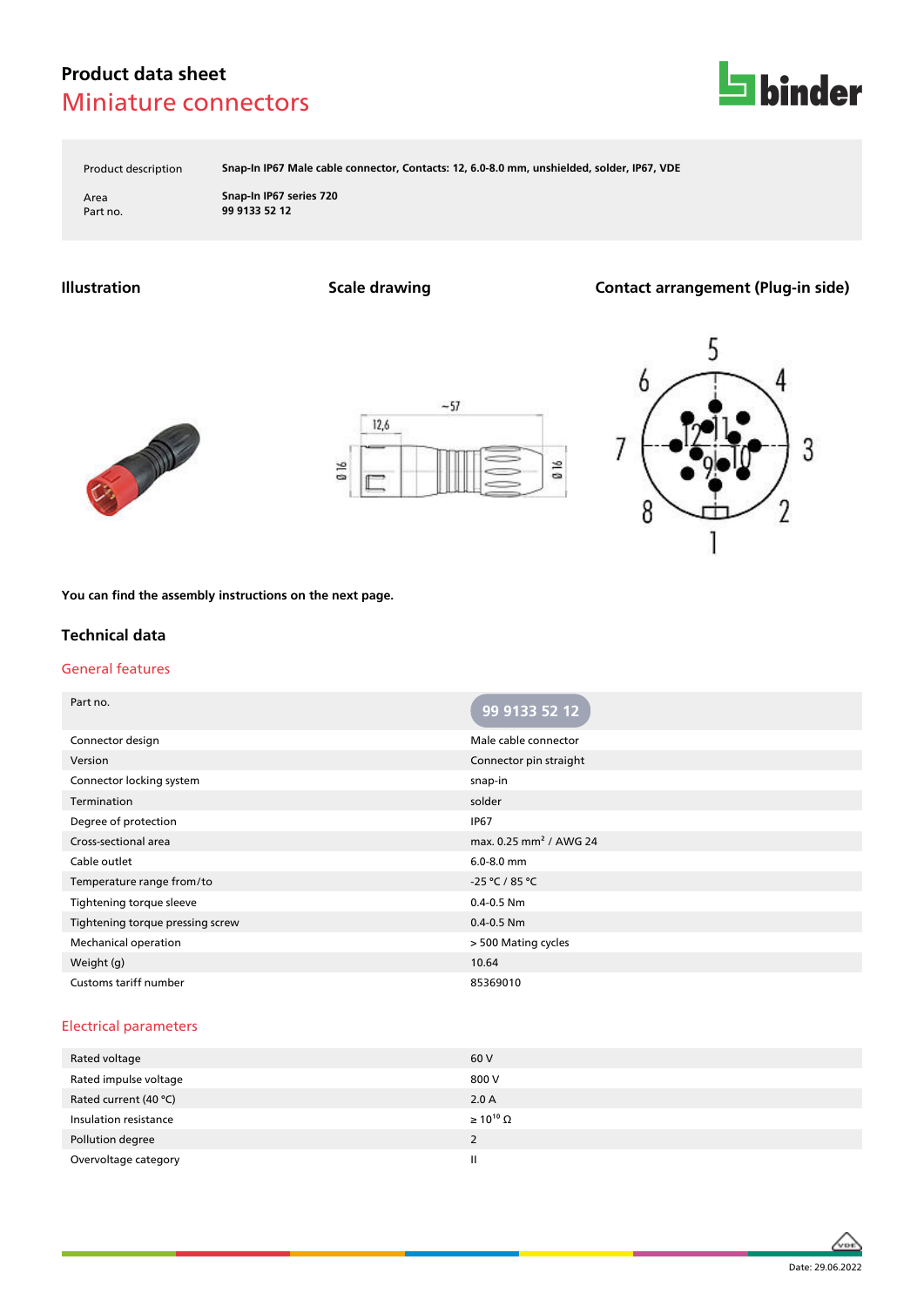# **Product data sheet** Miniature connectors



Product description **Snap-In IP67 Male cable connector, Contacts: 12, 6.0-8.0 mm, unshielded, solder, IP67, VDE**

Area **Snap-In IP67 series 720** Part no. **99 9133 52 12**

Insulating material group II and the control of the control of the control of the control of the control of the control of the control of the control of the control of the control of the control of the control of the contr EMC compliance unshielded

#### Material

| Housing material      | PA                                                           |
|-----------------------|--------------------------------------------------------------|
| Contact body material | PA (UL94 HB) red                                             |
| Contact material      | CuZn (brass)                                                 |
| Contact plating       | Au (gold)                                                    |
| <b>REACH SVHC</b>     | CAS 96-45-7 (Imidazolidine-2-thione)<br>CAS 7439-92-1 (Lead) |
| SCIP number           | 65feb047-a951-40fe-8fc4-028ec44c3c34                         |

### Authorization/approvals

| Approvals       | <b>VDE</b>  |
|-----------------|-------------|
|                 |             |
| Classifications |             |
| eCl@ss 11.1     | 27-44-01-02 |
| <b>ETIM 7.0</b> | EC002635    |
|                 |             |

### Declarations of conformity

Low Voltage Directive 2014/35/EU (EN 60204-1:2018;EN 60529:1991)

### **Assembly instructions**





- 1. Bead sleeve, seal, pinch ring and pressing screw to cable.
- 2. Dismantle cable to 15 mm length.
- 3. Strip and connect single wires.
- 4. Screw the sleeve onto the assembled contact insert.
- 5. Push seal and pinch ring into the sleeve and tighten it with the pressing screw.